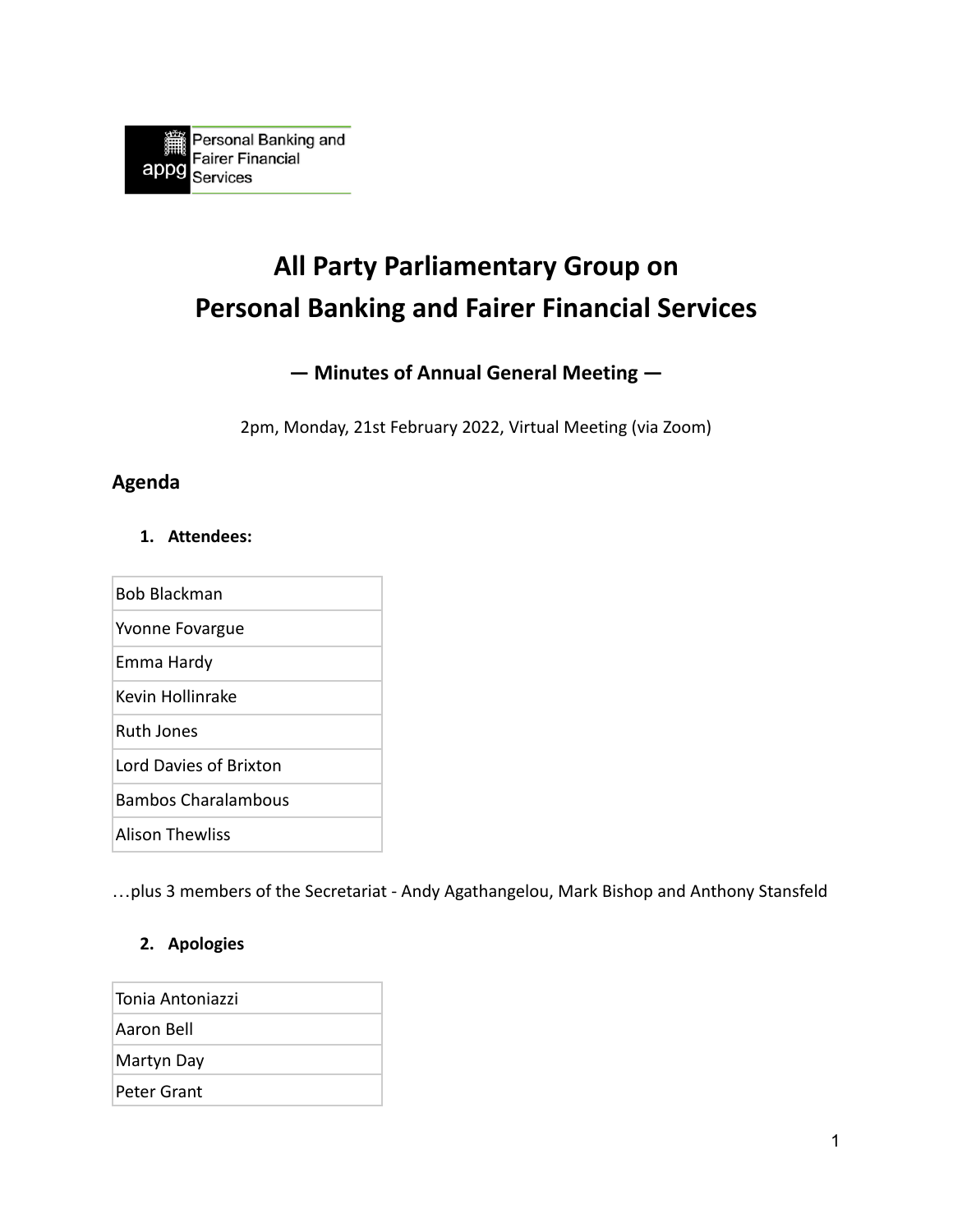| Antony Higginbotham      |
|--------------------------|
| Christine Jardine        |
| Robert Largan            |
| <b>Chris Elmore</b>      |
| <b>Bill Esterson</b>     |
| Margaret Ferrier         |
| Katherine Fletcher       |
| Peter Gibson             |
| Patricia Gibson          |
| <b>Richard Holden</b>    |
| Paul Howell              |
| Marco Longhi             |
| Siobhain McDonagh        |
| <b>Bell Ribeiro-Addy</b> |
| <b>Rob Roberts</b>       |
| Prem Sikka               |
| David Simmonds           |
| Henry Smith              |
| <b>Stephen Timms</b>     |
| Tom Tugendhat            |
| Sammy Wilson             |
| <b>Toby Harris</b>       |
| Des Browne               |
| Mary Goudie              |
| <b>Simon Haskel</b>      |
| Nick Smith               |
| <b>Timothy Kirkhope</b>  |

# **3. Name of the APPG to remain unchanged:**

All Party Parliamentary Group on Personal Banking and Fairer Financial Services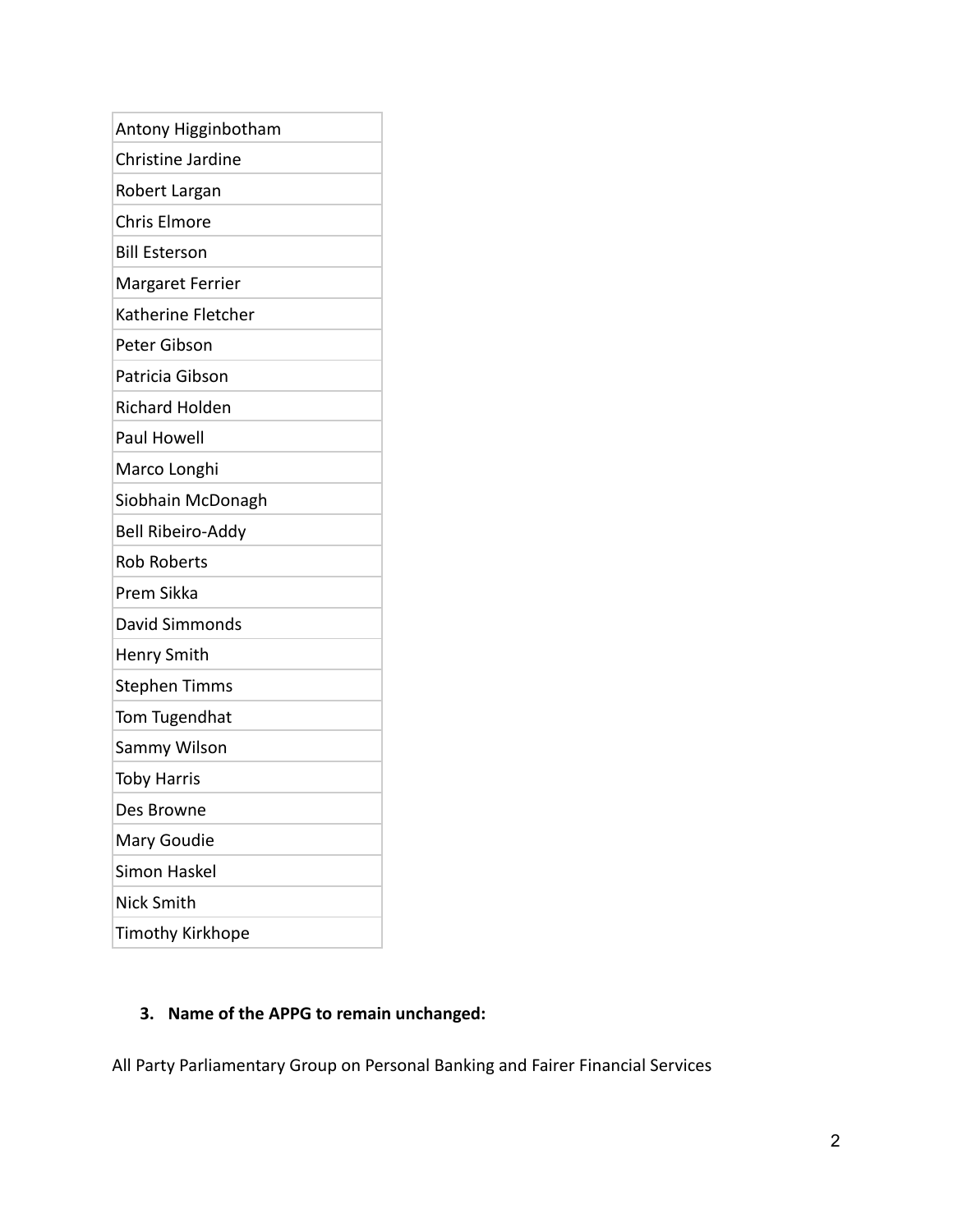## **4. Purpose Statement to remain unchanged:**

*"To identify aspects of personal banking and financial services where the service providers or regulators have not delivered, or are not delivering, excellence and appropriate consumer protection; to facilitate and encourage all stakeholders to work together to resolve past and present shortcomings, and to bring about positive changes."*

## **5. Voting-in of Officers:**

| <b>Bob Blackman MP</b>    | Chair      | <b>Conservative Party</b>      |
|---------------------------|------------|--------------------------------|
| Ruth Jones MP             | Vice Chair | Labour Party                   |
| Lord Davies of Brixton    | Vice Chair | Labour Party                   |
| Tonia Antoniazzi MP       | Vice Chair | Labour Party                   |
| Aaron Bell MP             | Vice Chair | <b>Conservative Party</b>      |
| Martyn Day MP             | Vice Chair | <b>Scottish National Party</b> |
| Peter Grant MP            | Vice Chair | <b>Scottish National Party</b> |
| Antony Higginbotham MP    | Vice Chair | <b>Conservative Party</b>      |
| Christine Jardine MP      | Vice Chair | Liberal Democrat Party         |
| Robert Largan MP          | Vice Chair | <b>Conservative Party</b>      |
| Nick Smith MP             | Vice Chair | Labour Party                   |
| Lord Kikhope of Harrogate | Vice Chair | <b>Conservative Party</b>      |

The following Officers were voted in:

● Action - Secretariat to check whether the APPG is required to have an Officer acting as Treasurer, as suggested by Yvonne Fovargue. Done, not required.

#### **6. Voting-in of Secretariat**

The Transparency Task Force was voted in as Secretariat.

#### **7. Focus**

The APPG will continue to focus on the issues it has thus far been dealing with, principally: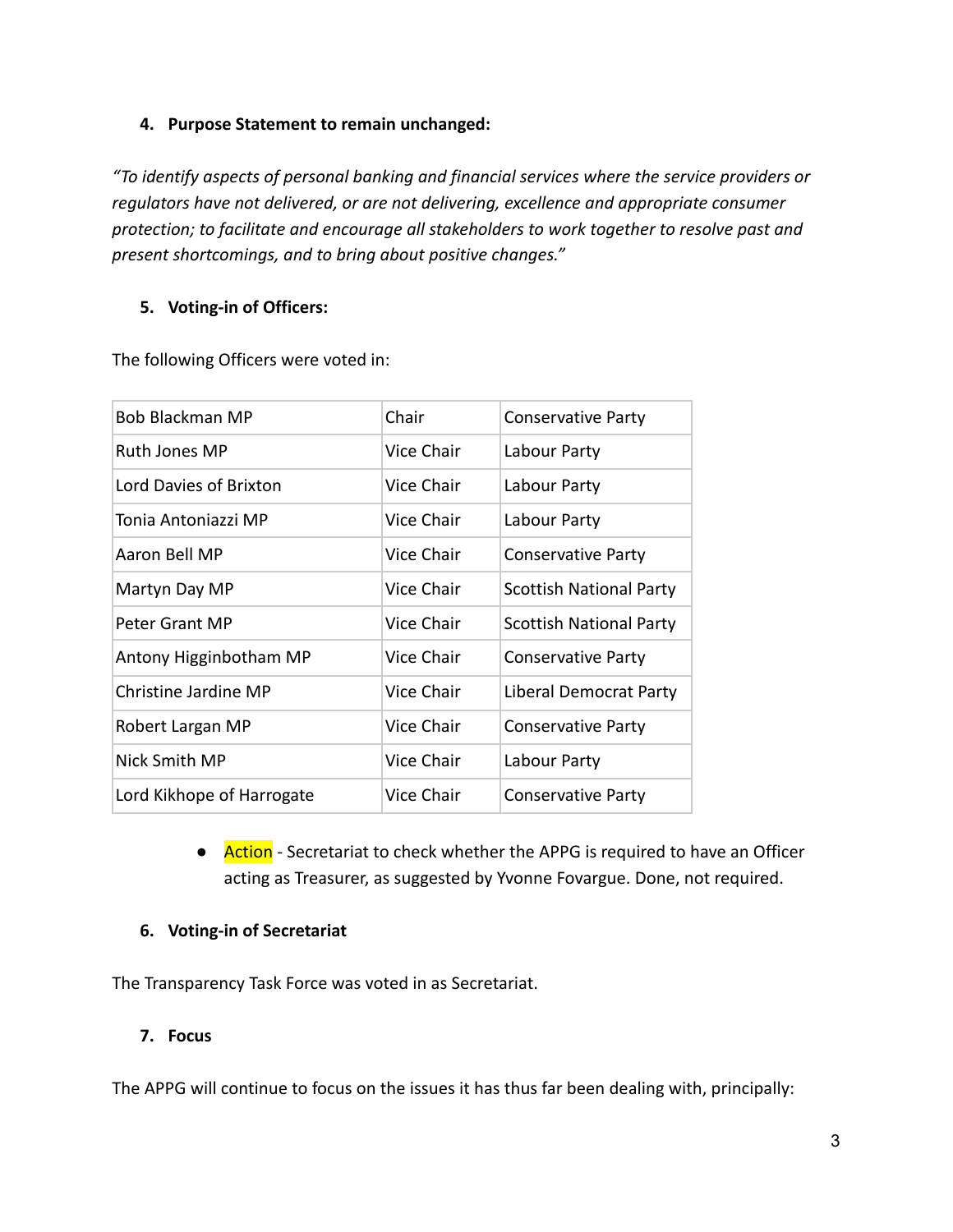- Scams
- Regulatory failure
- Authorised Push Payment Fraud

…plus the issues that the now-disbanded APPG on Pension Scams has been dealing with (as its members have all transferred in to this APPG to create an operational efficiency), principally:

- Mitigating the risk of pension scamming
- Policy measures to better-support the victims of pension scams
- Encouraging HMRC to treat pension scam victims as victims of crime

#### **8. Finances**

- There has been no income or expenditure Secretariat services are provided on a voluntary basis
- Action Secretariat to include the services it provides as a benefit-in kind to the APPG in the "AGM Outcome Form" as suggested by Yvonne Fovargue - done.

# **9. Website**

● The process of transferring into the APPG's website all the content of the APPG on Pension Scams (for which the Transparency Task Force has also been the Secretariat) is underway

# **10. Collaboration with other APPGs**

Yvonne Fovargue set out a range of benefits for there being better collaboration between all the APPGs that have an interest in finance reform.

Action - this matter to be picked up at the next meeting

# **11. Judicial Review in relation to the IRHP Review**